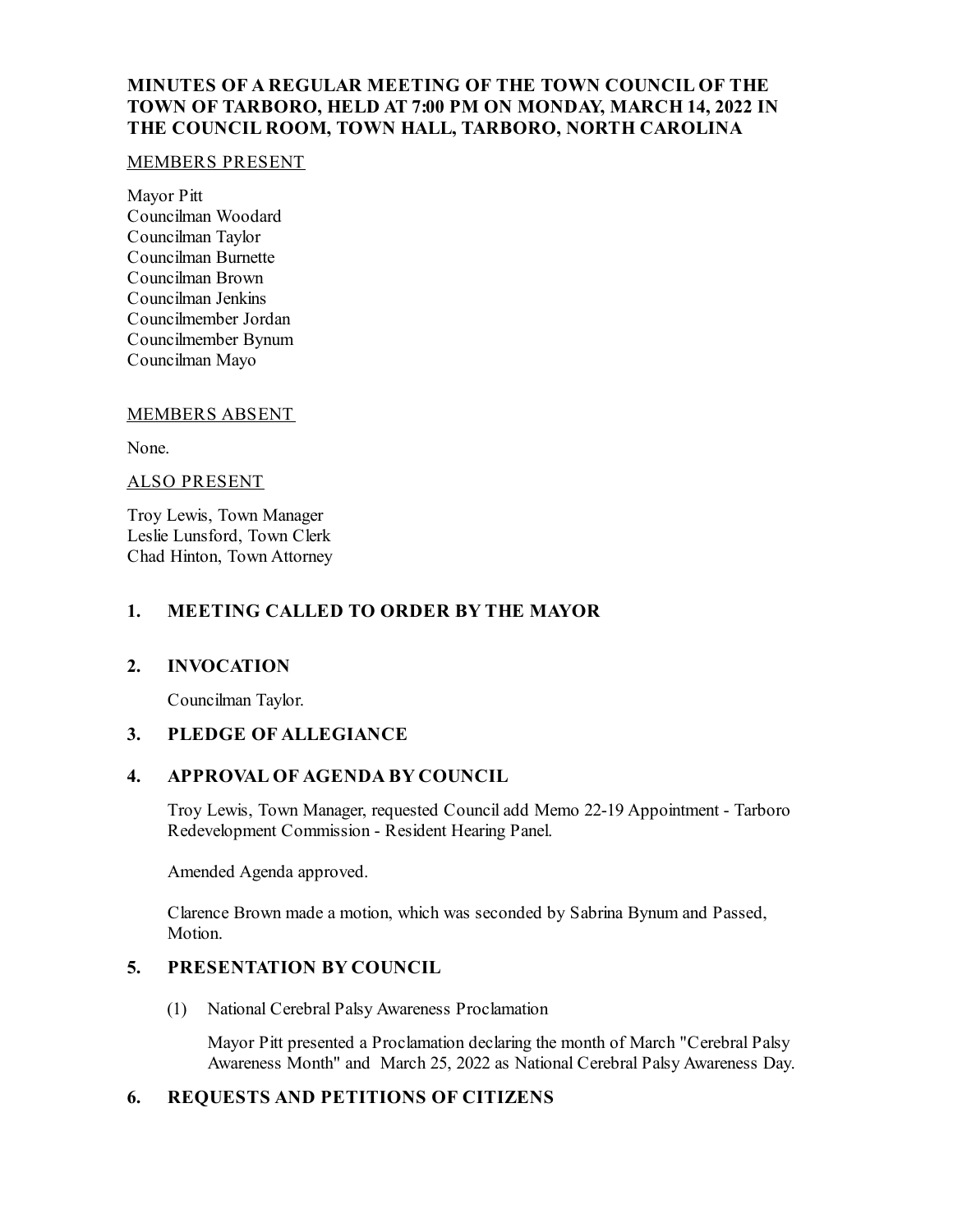Lucinda Shipp, 505 E Church Street - requested an update on the replacement of her roof. Catherine Grimm will check on the status of the project.

Jean Nash, 904 Trade Street - expressed concerns on the removal of the tree at Riverfront Park.

Candis Owens, 104 W Park Avenue - expressed concerns on the removal of the tree at Riverfront Park.

# **7. TOWN MANAGERS RECOMMENDATIONS**

### **Consent Items**

Consent Items approved as presented.

Leo Taylor made a motion, which was seconded by Deborah Jordan and Passed, Motion.

- (1) Approve minutes of the February 14, 2022 regular meeting.
- (2) 2021 Tax Levy Adjustment
- (3) Budget Transfers
- (4) Tax Collector's Report

### **Action Items**

**(5) Report of Unpaid Taxes, Liens on Real Property and Tax LienAdvertising**

Councilapproved the report of the Tax Collector on unpaid 2021 taxes that are liens on real property and ordered the Tax Collector to advertise 2021 taxes that are liens on real property one (1) time as soon as all statutory requirements can be met. John Jenkins made a motion, which was seconded by Deborah Jordan and Passed, Motion.

## **(6) NCDOT - SpringFest Street Fair and Vidant Hospital Blue Ribbon Kidz Day Event**

Counciladopted an ordinance declaring the closure of N Main Street between Park Avenue and Pitt Street.

#### Ordinance 22-02

## AN ORDINANCE DECLARING A ROAD CLOSURE FOR A SPRINGFEST STREET FAIR & VIDANT HOSPITAL BLUE RIBBON KIDZ DAY EVENT

Deborah Jordan made a motion, which was seconded by Tate Mayo and Passed, Motion.

### **(7) Appointment for March- Historic District Commission**

Councilappointed Susan Bamann, Frank Allen, Megan Funk and Brenda Ridgeway to fill the expiring terms on the Historic District Commission.